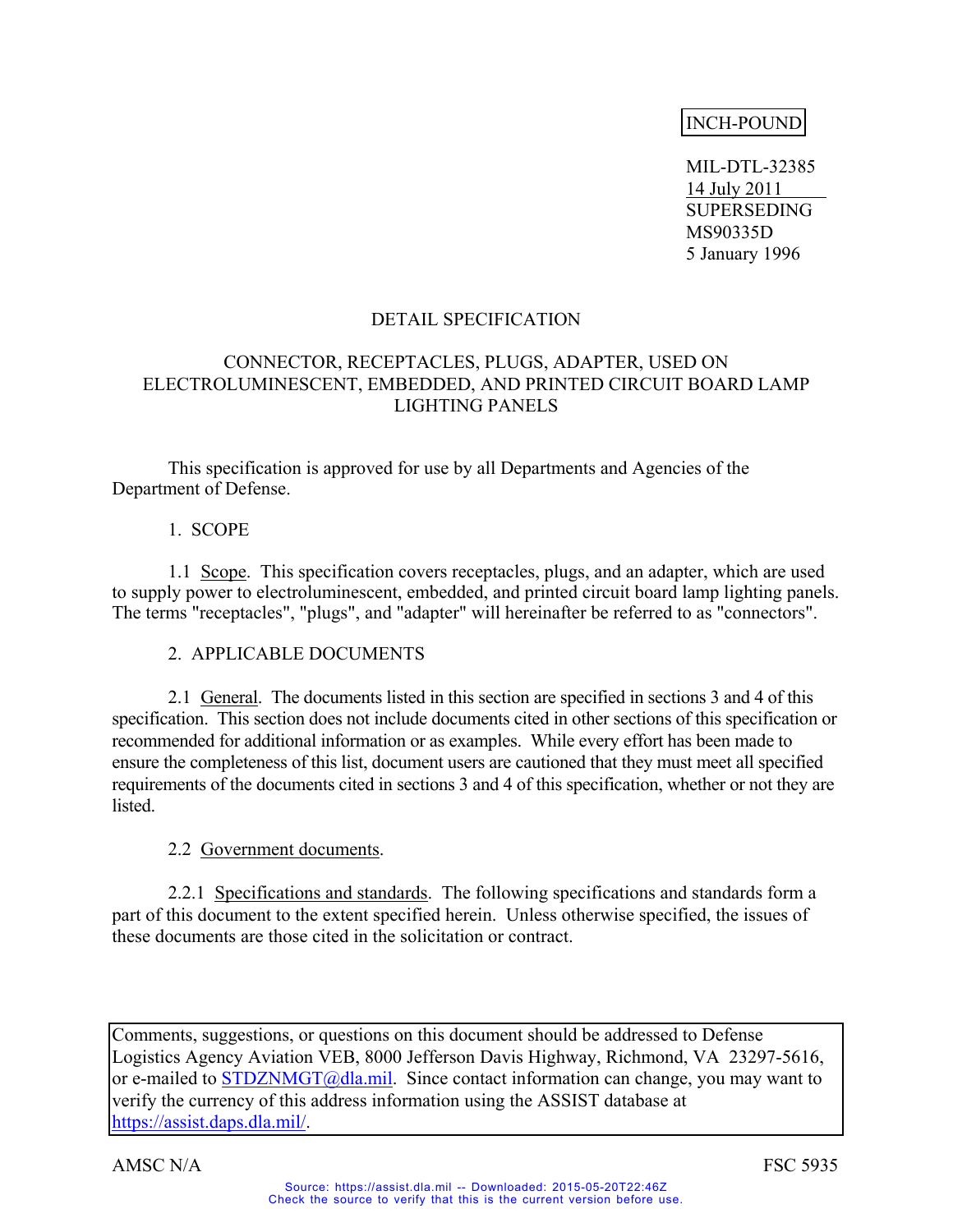### FEDERAL SPECIFICATION

L-P-380 - Plastic Molding Material Methacrylate

### DEPARTMENT OF DEFENSE SPECIFICATIONS

| MIL-DTL-7788  | - Panels, Information, Integrally Illuminated |
|---------------|-----------------------------------------------|
| MS25082       | - Nut, Plain, Hexagon Electrical - Thin       |
| MIL-DTL-45204 | - Gold Plating, Electrodeposited              |

#### DEPARTMENT OF DEFENSE STANDARDS

| MIL-STD-202   | - Electronic and Electrical Component Parts    |
|---------------|------------------------------------------------|
| MIL-STD-810   | - Environmental Engineering Considerations and |
|               | <b>Laboratory Tests</b>                        |
| MIL-STD-31000 | - Technical Data Packages                      |
|               |                                                |

(Copies of these documents are available at https://assist.daps.dla.mil/ or from the Standardization Document Order Desk, 700 Robbins Avenue, Building 4D, Philadelphia, PA 19111-5094.)

2.2.2 Other government document. The following other government document forms a part of this document to the extent specified herein. Unless otherwise specified, the issues of this document is that cited in the solicitation or contract.

#### OTHER GOVERNMENT DOCUMENT

SD-6 - Provisions Governing Qualification

(Copies of this document are available at https://assist.daps.dla.mil/ or from the Standardization Document Order Desk, 700 Robbins Avenue, Building 4D, Philadelphia, PA 19111-5094.)

 2.3 Non-government publications. The following documents form a part of this document to the extent specified herein. Unless otherwise specified, the issues of these documents are those cited in the solicitation or contract.

AEROSPACE INDUSTRIES ASSOCIATION (AIA)

NASM35333 - Washer, Lock, Flat, Internal Tooth

(Copies of this document are available at http://www.aia-aerospace.org/ or from Aerospace Industries Association, 1000 Wilson Blvd, Suite 1700, Arlington, VA 22209-3928.)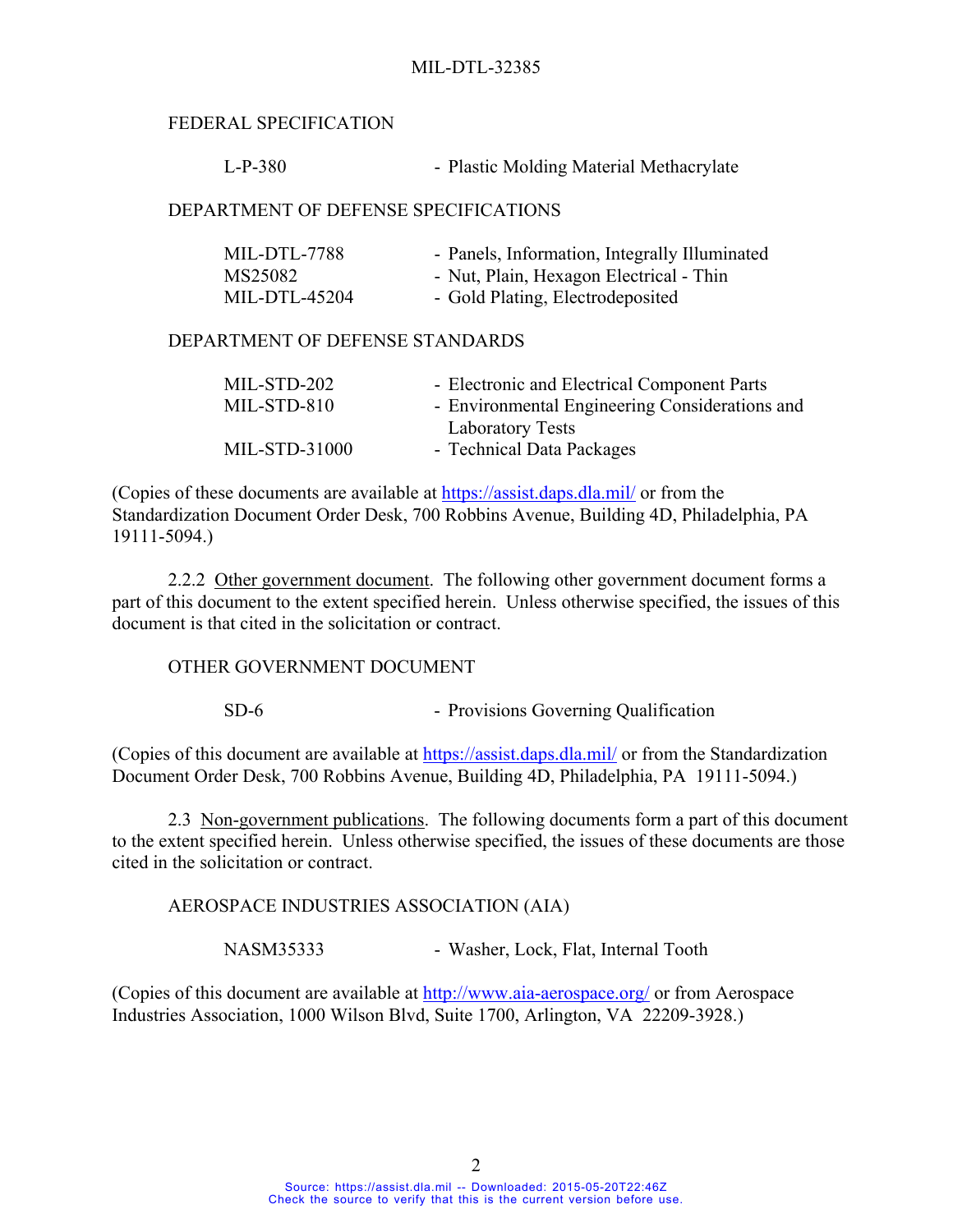### MIL-DTL-32385

### AMERICAN SOCIETY FOR QUALITY (ASQ)

ASO Z1.4 - Sampling Procedures and Tables for Inspection by Attributes

(Copies of this document are available at http://www.asq.org or from the American Society for Quality, 600 North Plankinton Avenue, Milwaukee, WI 53023.)

#### ASTM INTERNATIONAL

| ASTM B16/B16M          | - Standard Specification for Free-Cutting Brass Rod,<br>Bar and Shapes for Use in Screw Machines                        |
|------------------------|-------------------------------------------------------------------------------------------------------------------------|
| <b>ASTM B196/B196M</b> | - Standard Specification for Copper-Beryllium Alloy<br>Rod and Bar                                                      |
| ASTM B36/B36M          | - Standard Specification for Brass Plate, Sheet, Strip,<br>And Rolled Bar                                               |
| ASTM B545              | - Standard Specification for Electrodeposited<br>Coatings of Tin                                                        |
| ASTM D1710             | - Standard Specification for Extruded<br>Polytetrafluoroethylene (PTFE) Rod, Heavy Walled<br>Tubing and Basic Shapes    |
| ASTM D3222             | - Standard Specification for Unmodified Poly<br>(Vinylidene Fluoride) (PVDF) Molding Extrusion<br>and Coating Materials |
| ASTM D3935             | - Standard Specification for Polycarbonate (PC)<br>Unfilled and Reinforced Material                                     |

(Copies of these documents are available at http://www.astm.org or from ASTM International, 100 Barr Harbor Drive, P.O. Box C700, West Conshohocken, PA 19428-2959.)

### SAE INTERNATIONAL

| <b>SAE AMS 2418</b>   | - Plating, Copper                            |
|-----------------------|----------------------------------------------|
| SAE AMS-QQ-N-290      | - Nickel Plating (Electrodeposited)          |
| <b>SAE AMS-H-7199</b> | - Heat Treatment of Wrought Copper-Beryllium |
|                       | Alloys, Process for (Copper Alloys: Numbers) |
|                       | C17000, C17200, C17300, C17500, and C17510)  |

(Copies of these documents are available at http://www.sae.org or from SAE International, 400 Commonwealth Drive, Warrendale, PA 15096-0001.)

 2.4 Order of precedence. Unless otherwise noted herein or in the contract, in the event of a conflict between the text of this document and the references cited herein (except for related specification sheets), the text of this document takes precedence. Nothing in this document, however, supersedes applicable laws and regulations unless a specific exemption has been obtained.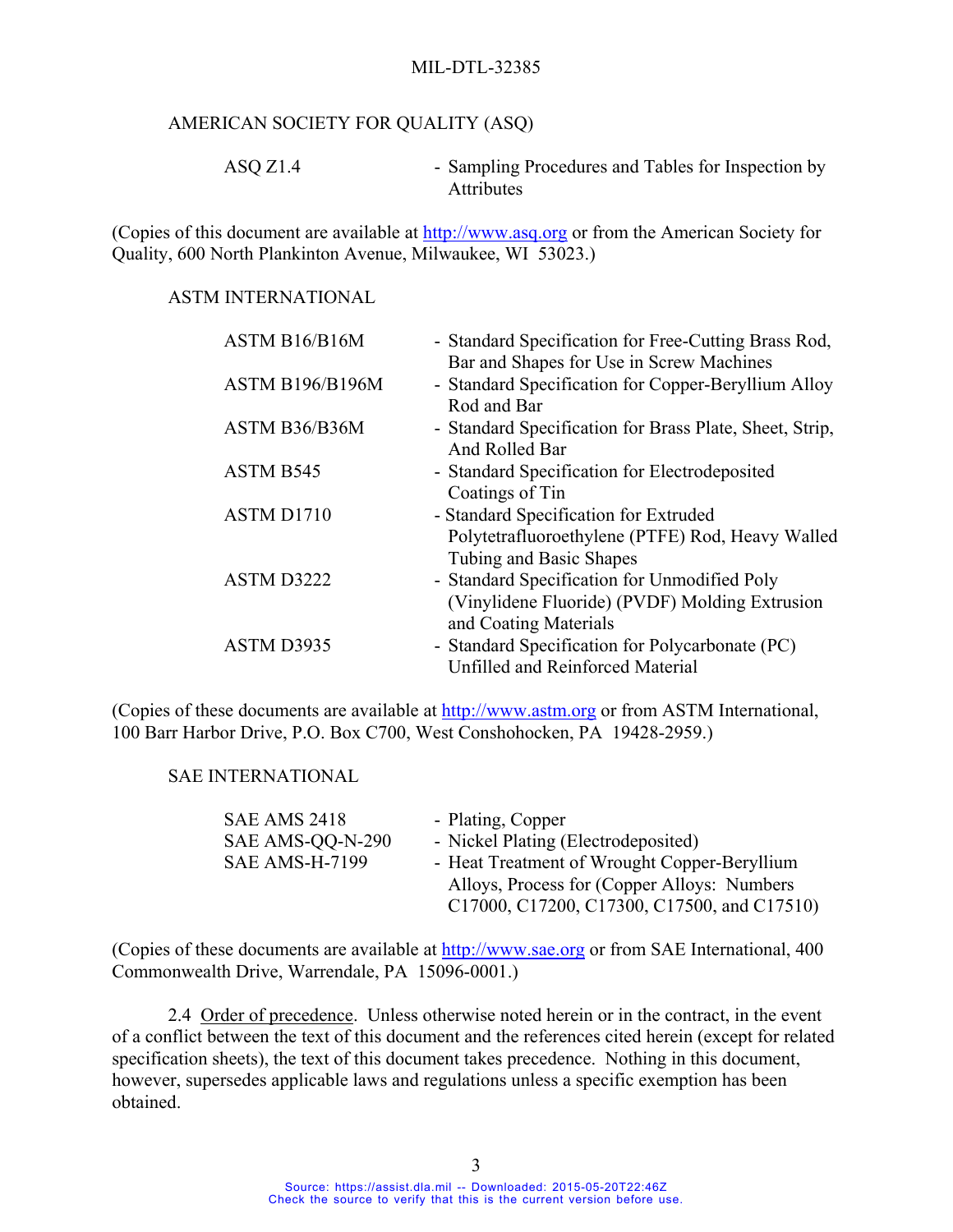## MIL-DTL-32385

### 3. REQUIREMENTS

3.1 Specification sheets. The individual item requirements shall be as specified herein and in accordance with the applicable specification sheet. In the event of any conflict between the requirements of this specification and the specification sheet, the latter shall govern.

 3.2 Qualification. Connectors furnished under this specification shall be products that are authorized by the qualifying activity for listing on the applicable qualified products list before contract award (see 4.2 and 6.3).

 3.2.1 Maintenance of qualification. At specified intervals determined by the qualifying activity, the manufacturer shall be able to demonstrate that the company still has the capabilities and facilities necessary to produce the QPL items in accordance with this specification and in accordance with the provisions governing qualification specified in SD-6. The procuring activity or qualifying activity reserves the right to require additional tests and/or a facilities inspection to determine compliance with this specification.

3.3 Materials.

3.3.1 Body (MIL-DTL-32385/1, /2, /3, /4, and /7). Bodies for MIL-DTL-32385/1, /2, /3, /4, and /7 shall be constructed of brass in accordance with ASTM B16, temper H02.

3.3.2 Insulator (MIL-DTL-32385/1, /2, /3, /4, and /7). Insulators for MIL-DTL-32385/1, /2, /3, /4, and /7 shall be constructed of polytetrafluoroethylene in accordance with ASTM D1710.

3.3.3 Base insulator (MIL-DTL-32385/5). Base insulators for MIL-DTL-32385/5 shall be constructed of methacrylate in accordance with L-P-380, clear.

3.3.3.1 Alternate base insulators (MIL-DTL-32385/5). Alternate base insulators for MIL-DTL-32385/5 shall be constructed of polyvinylidene fluoride in accordance with ASTM D3222, type I, grade 1; or polycarbonate in accordance with ASTM D3935, designation PC0110B30740EB140ED030EE150EG010FL012.

3.3.4 Base insulator (MIL-DTL-32385/6). Base insulators for MIL-DTL-32385/6 shall be constructed of polyvinylidene fluoride in accordance with ASTM D3222, type 1, grade 1.

3.3.5 Center contact (MIL-DTL-32385/1, /2, /3, /4, and /7). Center contacts for MIL-DTL-32385/1, /2, /3, /4, and /7 shall be constructed of beryllium copper in accordance with ASTM B196, temper TD04, heat treat in accordance with SAE-AMS-H-7199.

3.3.6 Center pin (MIL-DTL-32385/5 and /6). Center pins for MIL-DTL-32385/5 and /6 shall be constructed of brass in accordance with ASTM B16, temper H02.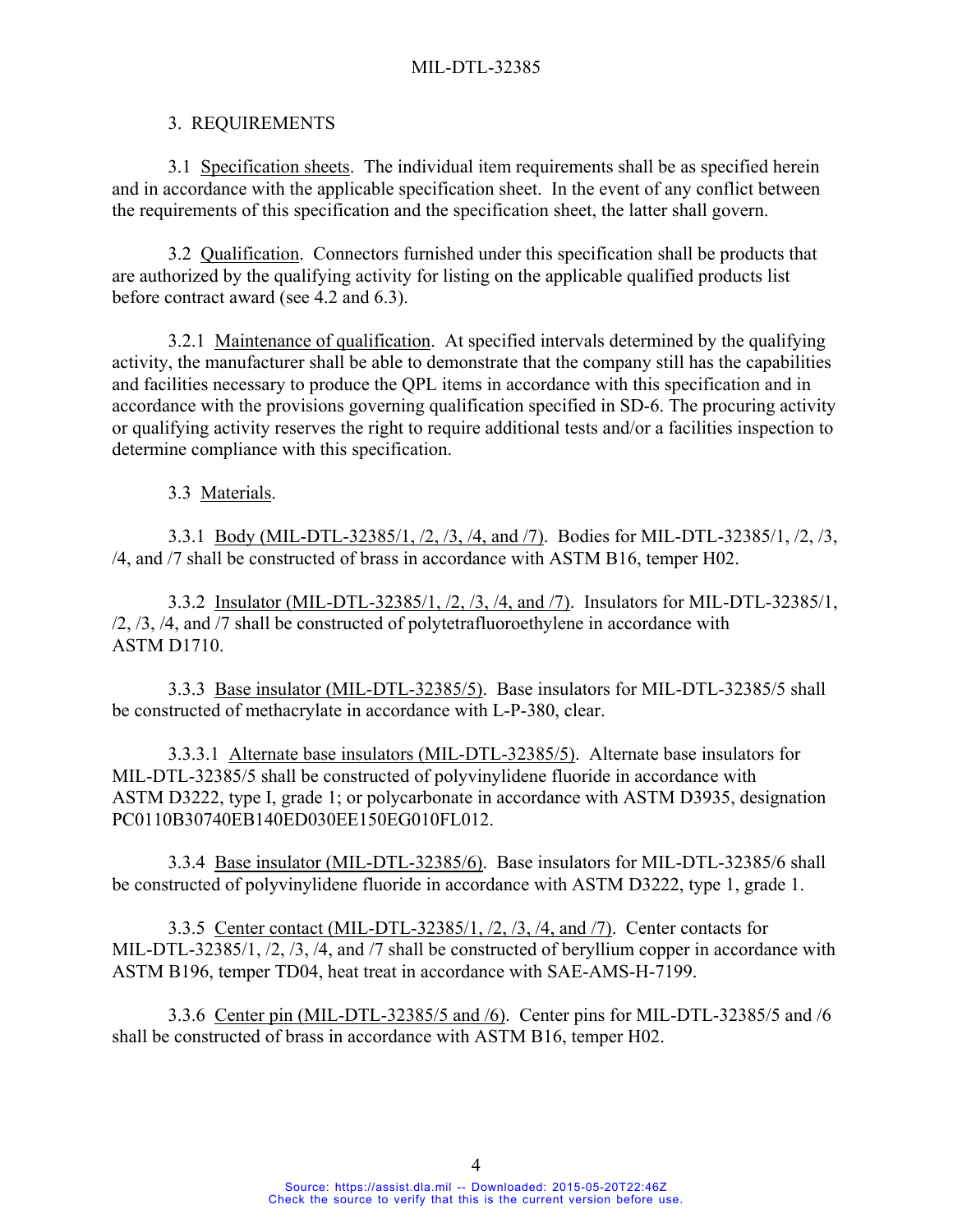3.3.7 Collar (MIL-DTL-32385/5 and /6). Collars for MIL-DTL-32385/5 and /6 shall be constructed of beryllium copper in accordance with ASTM B196, temper TD04; heat treat in accordance with SAE-AMS-H-7199.

3.3.8 Solder lug (MIL-DTL-32385/1 and /2). Solder lugs for MIL-DTL-32385/1 and /2 shall be constructed of brass in accordance with ASTM B36, temper H02.

3.3.9 Ground contact (MIL-DTL-32385/3 and /4). Ground contacts for MIL-DTL-32385/3 and /4 shall be constructed of brass in accordance with ASTM B16, temper H02.

3.4 Finish.

3.4.1 Center and ground contacts (all). Center and ground contacts shall be gold plated in accordance with MIL-G-45204, type II, grade C, class 0 (.000030 minimum thickness). Plating shall be applied over copper strike in accordance with SAE AMS 2418.

3.4.2 Hardware (MIL-DTL-32385/1, /2, /3, and /4). Hardware specified for MIL-DTL-32385/1, /2, /3, and /4 includes MS25082 nuts and associated internal tooth washers, and NASM35333 internal tooth washers and associated machine screws. Hardware shall be plated with electrodeposited nickel in accordance with SAE AMS-QQ-N-290, class 1, grade F (.0004). Plating shall be applied over copper in accordance with SAE AMS 2418.

3.4.3 Outer threaded barrel (MIL-DTL-32385/3 and /4). The outer thread barrels for MIL-DTL-32385/3 and /4 shall be plated with electrodeposited nickel in accordance with SAE AMS-QQ-N-290, class 1, grade F (.0004), over copper in accordance with SAE AMS 2418.

 3.4.4 Solder lug (MIL-DTL-32385/1 and /2). Solder lugs for the MIL-DTL-32385/1 and /2 shall be tin plated in accordance with ASTM B545, service condition C, 0.0003 - 0.0005 thick. Tin plating shall be applied over copper flash in accordance with SAE AMS 2418.

 3.4.5 Recycled, recovered, or environmentally preferable materials. Recycled, recovered, or environmentally preferable materials should be used to the maximum extent possible, provided that the material meets or exceeds the operational and maintenance requirements, and promotes economically advantageous life cycle costs.

3.5 Design.

NOTE: The connectors described by this specification will interface directly with the integrally illuminated information panels that are specified by MIL-DTL-7788. Certain requirements from MIL-DTL-7788 that have not been expressly specified towards the connectors in this specification may apply after the connector has been assembled onto an information panel. One example is vibration testing: Although vibration testing is not a requirement for the connectors described under this specification, they may be subjected to vibration testing under MIL-DTL-7788 after being assembled into an information panel.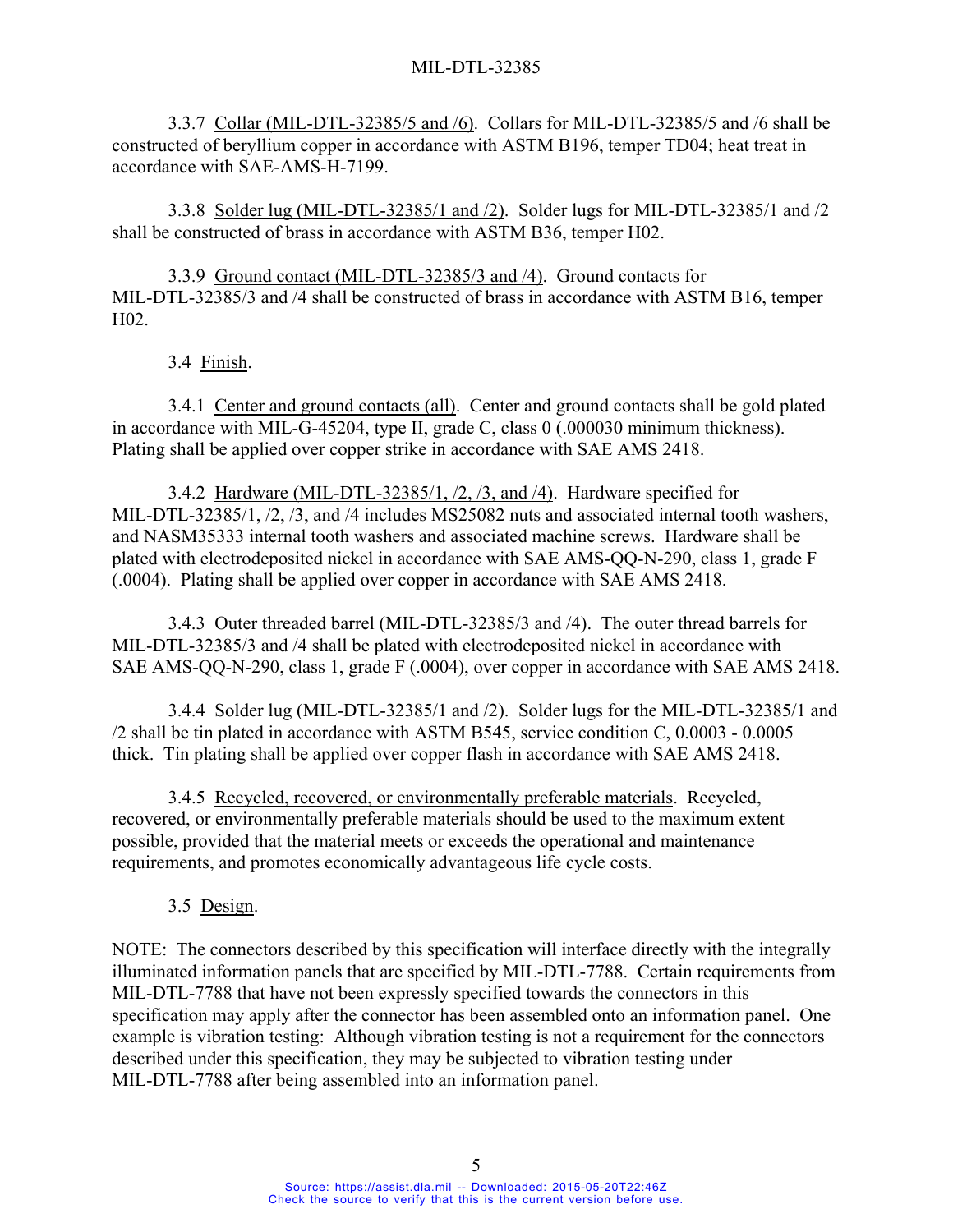3.5.1 Withdrawal force of center contact (MIL-DTL-32385/1, /2, /3, /4, and /7). Female center contact fingers shall close down uniformly and shall have a minimum withdrawal force of 4 ounces of force when using a pin of 0.079 inch diameter. Withdrawal force shall be measured before and after 3 insertions and withdrawals of a 0.082 inch diameter pin have been made.

3.5.2 Withdrawal force of center contact and collar (MIL-DTL-32385/1, /2, /3, /4, and /7). When mated to a MIL-DTL-32385 /5, or /6 plug that has been inserted to a depth of  $0.140 \pm 0.005$  inch, the connector shall have a minimum withdrawal force of 3 pounds of force (lbf) and a maximum withdrawal force of 10 lbf.

3.5.3 Captivation of insulator and center contact (MIL-DTL-32385/1 and /2). Captivation of the insulator and the center contact shall maintain 12 lbf when a withdrawal force is applied from the interface end. (The interface end is the receptacle end of the connector that connects into a MIL-DTL-32385/5 or /6 plug.)

3.5.4 Screw locations (MIL-DTL-32385/4). The locations of the screws are optional provided the connector's maximum length of 0.875 inch is not exceeded.

3.5.5 Collars (MIL-DTL-32385/5 and /6). Collars shall have a minimum of four slots and a maximum of six slots.

3.5.6 Soldering contacts (MIL-DTL-32385/6). All four contacts should be fully soldered to a printed circuit board when MIL-DTL-32385/6 is installed onto a panel. Variations in solder tab size, 0.126 - 0.280 inch, are intended to allow for space limitations. The larger tab shown on the specification sheet is preferred and should be incorporated into new designs when practical.

3.5.7 Soldering contacts optional construction (MIL-DTL-32385/6). An optional construction plug collar that screws into the base may be offered, providing mating interface dimensions are maintained. Final part assembly shall be performed using a conductive cement and shall maintain 0.130 - 0.135 inch insertion depth into the female receptacle.

3.5.8 Adapter (MIL-DTL-32385/7). Adapter MIL-DTL-32385/7 shall allow conversion of type III information panels to type IV, type V, or type VI information panels.

3.5.9 Solder lug (MIL-DTL-32385/1 and /2). A separate solder lug, as depicted in the specification sheets, shall be provided with these connectors.

 3.5.10 Manufacturer's identification (MIL-DTL-32385/1, /2, /3, /4, and /7). The manufacturer's identification mark shall be permanently stamped into the metal part of the connectors.

3.5.11 Insulator dimension (MIL-DTL-32385/1 and /2). The insulator depicted in the specification sheets shall not exceed the connector's body diameter.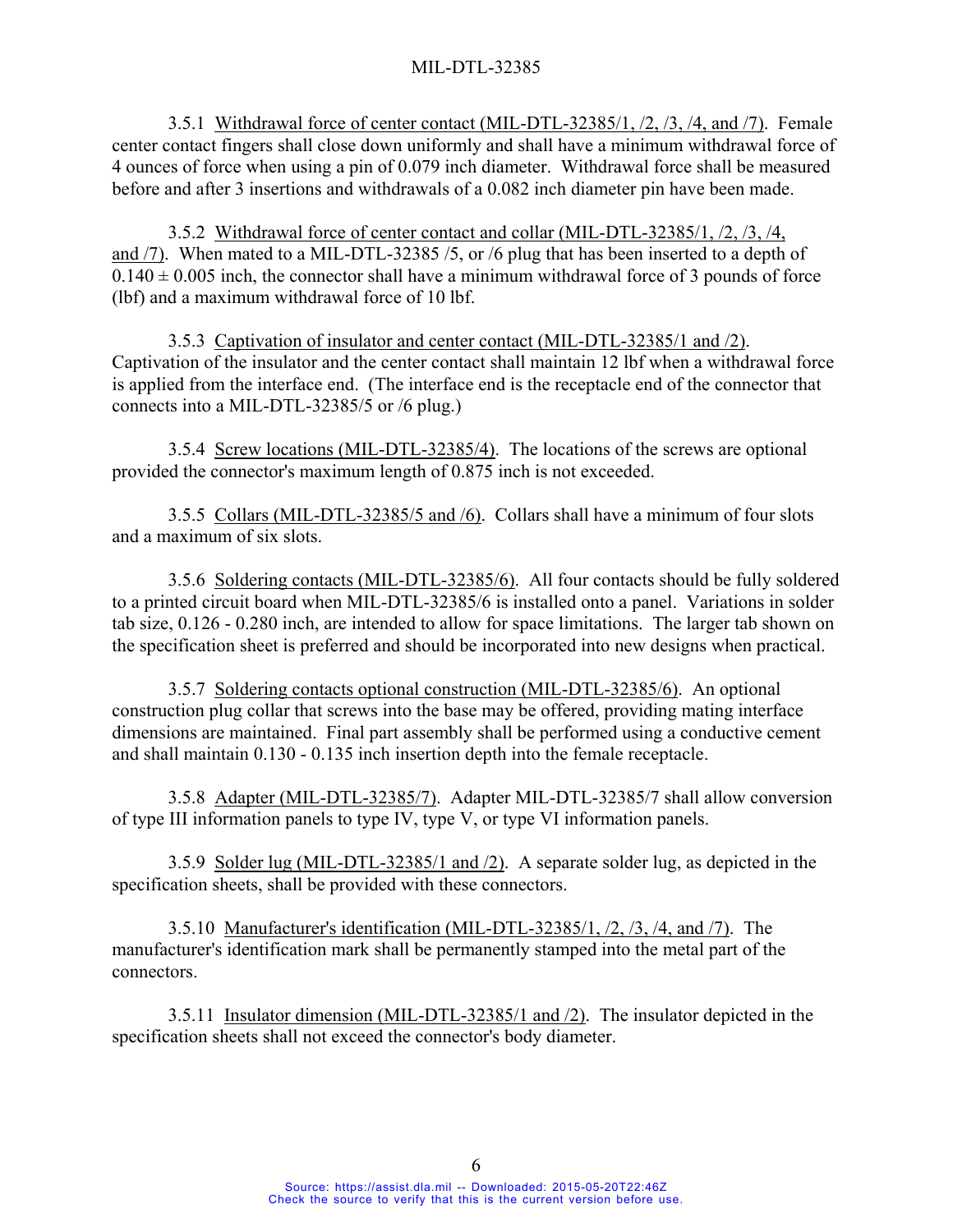3.5.12 Angular tolerance of collar interface (MIL-DTL-32385/1, /2, /3, /4, and /7). The angular dimension of the surface that mates with the collar of MIL-DTL-32385/5 and /6 shall be 2.5 degrees nominal.

 3.5.13 Current capability (all). The current loading of the connectors described herein is limited to the current-carrying capacity of the wire used in the associated interconnecting cabling.

 3.5.14 Interchangeability. All connectors having the same manufacturer's part identification number shall be functionally and dimensionally interchangeable. The drawing number requirements of MIL-STD-31000 shall govern changes in the manufacturer's part number.

 3.6 Performance. The connectors shall perform satisfactorily when subjected to the test requirements specified in Section 4.

 3.6.1 Salt fog. The connectors shall be subjected to a salt fog test performed in accordance with 4.5.2. Upon completion of the salt fog test, there shall be no evidence of corrosion that would interfere with mating or unmating of the connectors; nor shall there be any exposure of the base metal of plated parts. There shall be no evidence of other deterioration that would affect operation.

 3.6.2 Humidity. The connectors shall be subjected to a humidity test performed in accordance with 4.5.3. Upon completion of the humidity test, inspection shall reveal no evidence of cracking or separation of the insulation.

 3.6.3 Temperature shock. The connectors shall be subjected to a temperature shock test performed in accordance with 4.5.4. Upon completion of the temperature shock test, there shall be no evidence of cracking, crazing, or other physical damage to the connector. Discoloration of insulation or sealing material shall not constitute failure. The connectors shall be capable of being manually mated and unmated at low temperature.

 3.6.4 Insulation resistance. The connector leakage current shall not exceed 50 microamperes  $(\mu A)$  when tested in accordance with 4.5.5.

4. VERIFICATION

 4.1 Classification of inspections. The inspection requirements specified herein are classified as follows:

a. Qualification inspection (see 4.2).

b. Conformance inspection (see 4.3).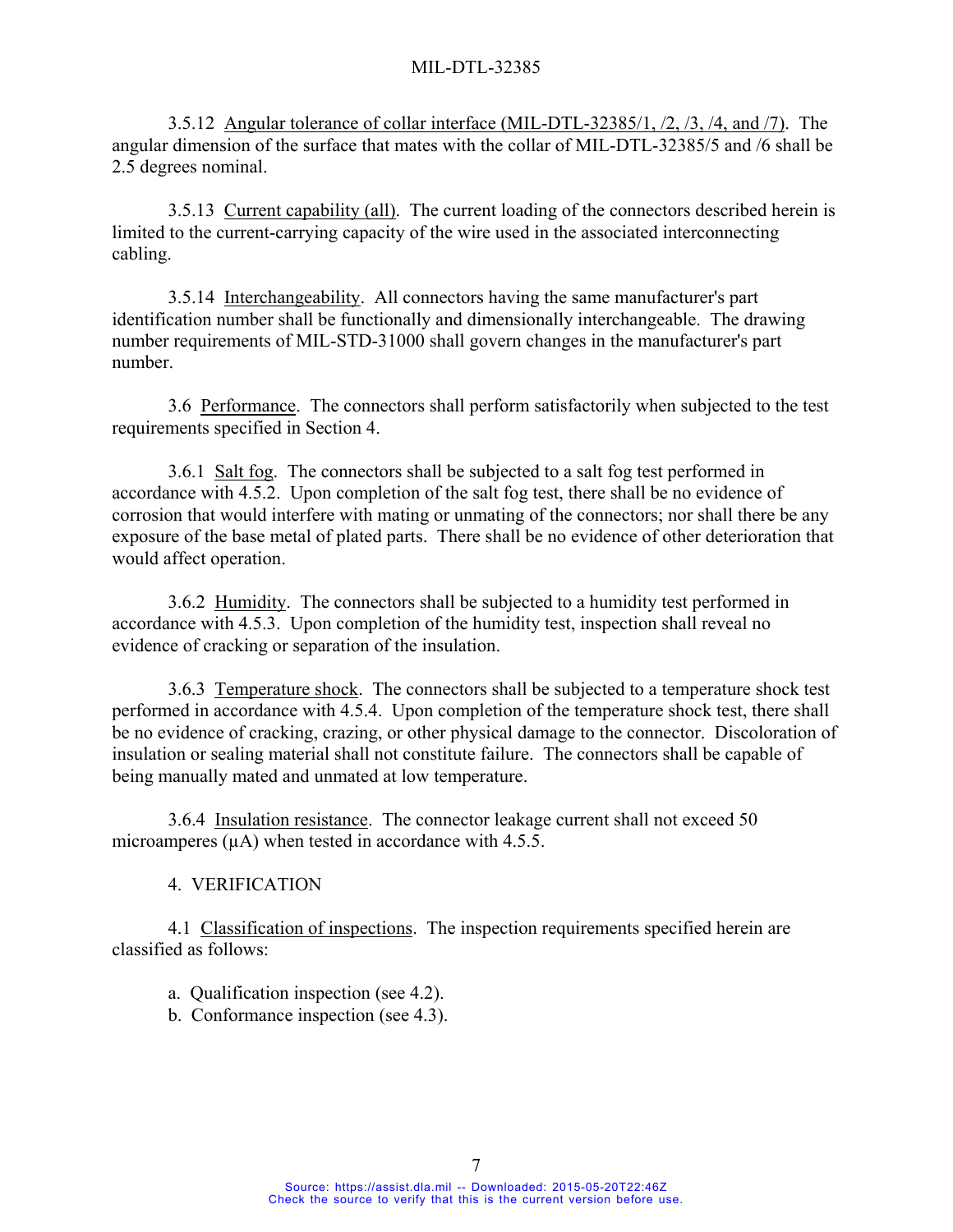4.2 Qualification inspection. Qualification inspections are the group I tests shown in table I.

|                                                  | Requirement<br>Test |           | Test             |                  |  |
|--------------------------------------------------|---------------------|-----------|------------------|------------------|--|
| Inspections                                      | paragraph           | paragraph | Group I          | Group II         |  |
| Examination of product:                          |                     |           |                  |                  |  |
| Visual, mechanical examination                   | 3.1                 | 4.5.1     | X                | X                |  |
| Materials                                        | 3.3                 | 4.5.1     | X                | X                |  |
| Finish                                           | 3.4                 | 4.5.1     | X                | X                |  |
| Withdrawal force of center contact               | 3.5.1               | 4.5.1     | X                | X                |  |
| Withdrawal force of center contact<br>and collar | 3.5.2               | 4.5.1     | $\mathbf{X}$     | $\boldsymbol{X}$ |  |
| Captivation of insulator and center<br>contact   | 3.5.3               | 4.5.1     | X                | X                |  |
| Environmental:                                   |                     |           |                  |                  |  |
| Salt fog                                         | 3.6.1               | 4.5.2     | $\boldsymbol{X}$ |                  |  |
| Humidity                                         | 3.6.2               | 4.5.3     | X                |                  |  |
| Temperature shock                                | 3.6.3               | 4.5.4     | X                |                  |  |
| Insulation resistance                            | 3.6.4               | 4.5.5     | X                | X                |  |

TABLE I. Qualification and conformance inspection.

 4.2.1 Sample size. A sample consisting of six specimens of each connector type shall be submitted for the group I tests of table I.

 4.3 Conformance Inspection. The contractor shall perform all of the group II tests as specified in table I. All quality related inspection and test records shall be maintained for a minimum period of 7 years from the date of manufacture. These quality records shall be housed at the manufacturing site and shall be available for review upon request.

 4.3.1 Conformance tests. Each connector submitted for acceptance shall be subjected to the group II conformance tests listed in table I. These tests need not be performed in the order listed. These tests will be used to determine compliance with the requirements of design, construction, and workmanship. If a connector fails any of the group II tests listed in table I, the lot represented by the test sample shall be rejected.

 4.3.1.1 Inspection lot. An inspection lot shall consist of all connectors of the same type produced under essentially the same manufacturing conditions and submitted for inspection at the same time.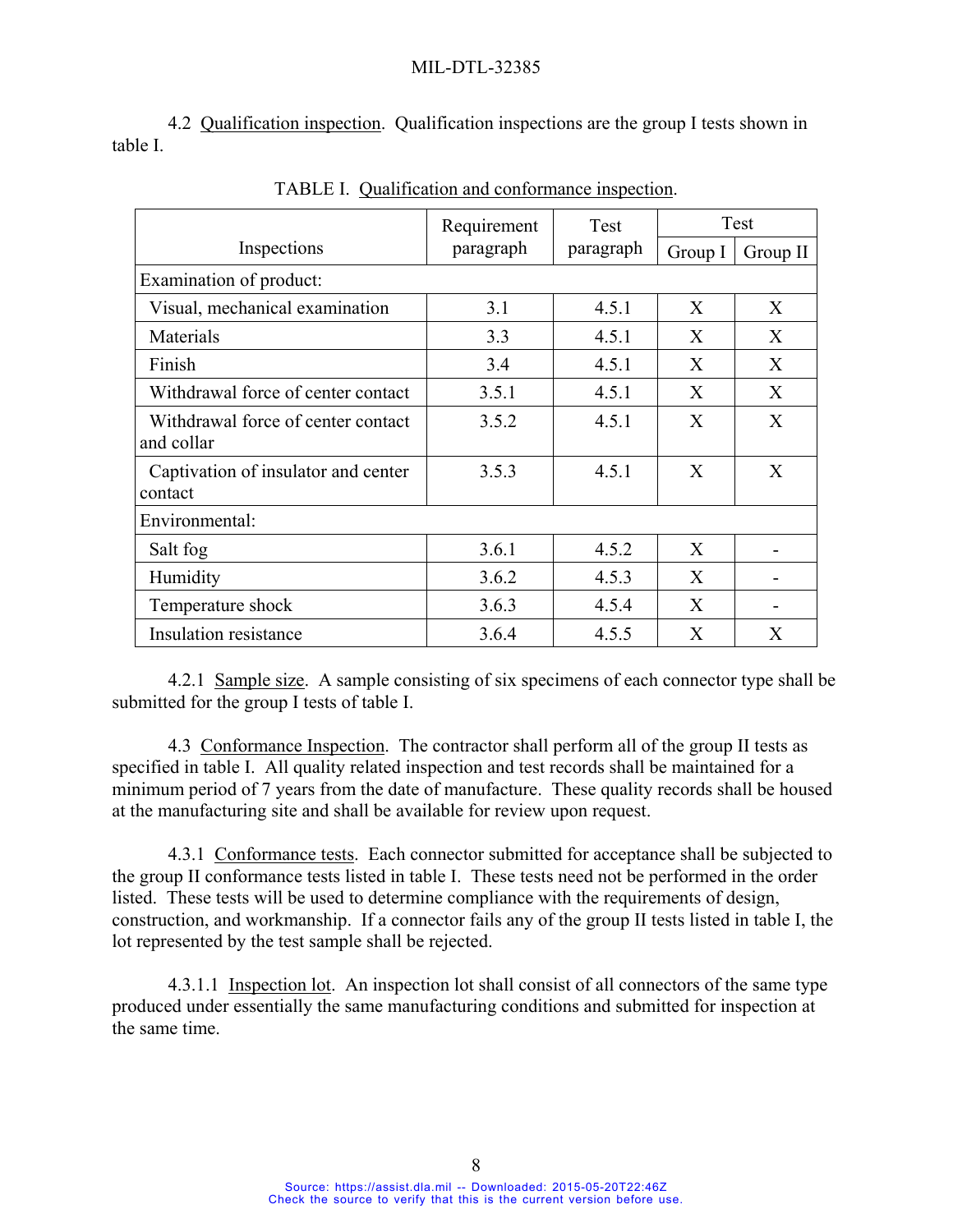4.3.1.2 Sampling plan. Unless otherwise specified, sampling procedures for conformance inspections and examinations shall be in accordance with ASQ Z1.4, inspection level S-3. Acceptance quality limits (AQL) will be as specified in the contract (see 6.2).

 4.3.1.3 Resubmitted inspection lot. For inspections and tests using representative sample connectors, ASQ Z1.4 shall apply except that a resubmitted inspection lot shall be inspected using an increased sample size. An increased sample size represented by the next higher sample size code letter shall be selected. Before resubmission, a detailed description of the cause for the previous rejection and the actions taken to correct the defects found in the inspection lot shall be documented by the contractor. The detailed description shall be available for review by the procuring activity when requested.

4.3.2 Defective connectors. When a defective connector is detected, no items from those still on-hand or produced later shall be released until the extent and cause of failure have been determined and corrected.

4.4 Test conditions.

 4.4.1 Atmospheric conditions. Unless otherwise specified in the individual equipment specification, all inspections herein shall be performed at atmospheric pressure of 28 to 32 inches (711.2 to 812.8 millimeters) mercury (Hg) at a temperature of 70 °F  $\pm$ 5 °F (21 °C  $\pm$ 3 °C) and at a relative humidity of 80 percent or less.

## 4.5 Test methods.

 4.5.1 Examination of product. Each sample connector submitted shall be examined to determine conformance with applicable drawings and the requirements of section 3. Workmanship shall be examined thoroughly to insure compliance with the appropriate requirements with respect to materials (see 3.3), finish (see 3.4), withdrawal force of center contact (see 3.5.1), withdrawal force of center contact and collar (see 3.5.2), and captivation of insulator and center contact (see 3.5.3), using appropriate measurement equipment.

 4.5.2 Salt fog. The connector shall be tested to salt fog testing in accordance with method 101 of MIL-STD-202 for 26 hours. The connector shall then be examined to verify that it meets all requirements of 3.6.1.

 4.5.3 Humidity. The connector shall be subjected to ten cycles of humidity testing in accordance with procedure II of method 507 of MIL-STD-810. The connector shall then be examined to verify that it meets all requirements of 3.6.2.

 4.5.4 Temperature shock. The connector shall be placed into a temperature controlled cold chamber maintained at -85 °F (-65 °C) for one hour. The connector shall then be removed from the cold chamber and placed as rapidly as is practicable (within 3 minutes) into an oven whose temperature is maintained at  $+185 \text{ °C}$  ( $+85 \text{ °C}$ ) for one hour. This procedure shall be repeated four additional times. During the last transition from the cold chamber to the oven, the connectors shall be mated and unmated to verify proper fit at the low temperature extreme prior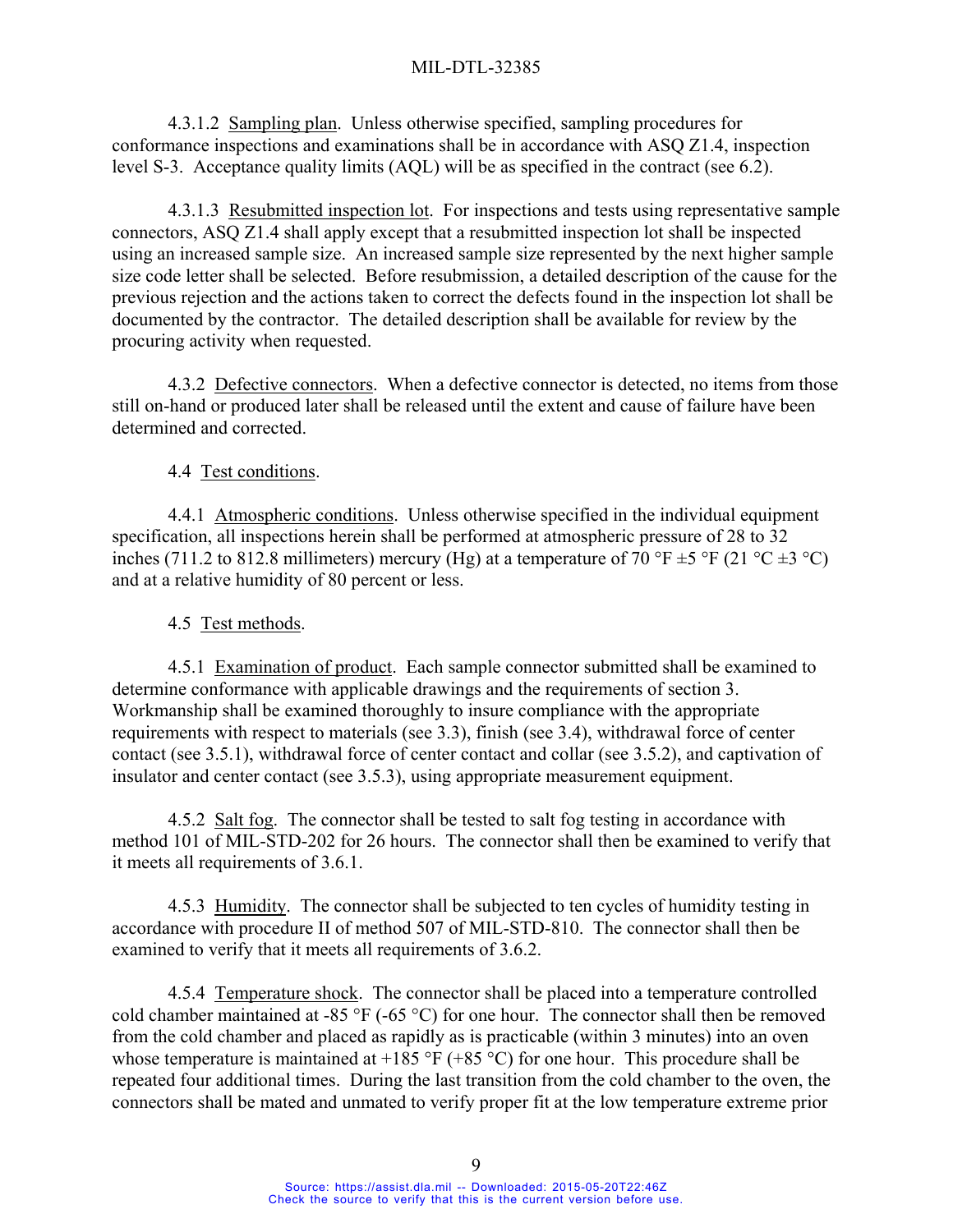## MIL-DTL-32385

to placement into the oven. Upon completion of the last oven cycle, the connector shall then be allowed to cooled naturally to room ambient temperature and shall be examined to verify that it meets all requirements of 3.6.3

 4.5.5 Insulation resistance. The connector shall have previously met the requirements of 3.6.1. A potential of 500 VAC, 60 Hz, shall be applied between the center contact and the ground contact on the connector for 60 seconds. Upon completion, record the leakage current in µA. A potential of 500 volts DC shall then be applied between the center contact and the ground contact on the connector. Upon completion, record the leakage current in µA. The recorded leakage currents shall not exceed the requirements of 3.6.4.

## 5. PACKAGING

 5.1 Packaging. For acquisition purposes, the packaging requirements shall be as specified in the contract or order (see 6.2). When packaging of materiel is to be performed by DoD or in-house contractor personnel, these personnel need to contact the responsible packaging activity to ascertain packaging requirements. Packaging requirements are maintained by the Inventory Control Point's packaging activities within the Military Service or Defense Agency, or within the military service's system commands. Packaging data retrieval is available from the managing Military Department's or Defense Agency's automated packaging files, CD-ROM products, or by contacting the responsible packaging activity.

## 6. NOTES

 (This section contains information of a general or explanatory nature that may be helpful, but is not mandatory.)

 6.1 Intended use. The connectors covered by this specification are intended for use on control and instrument panels for aircraft, ground, and shipboard applications.

6.2 Acquisition requirements. Acquisition documents should specify the following:

- a. Title, number, and date of this specification.
- b. Title, number, and date of the applicable specification sheet and the part number.
- c. AQL (see 4.3.1.2).
- d. Packaging requirements (see 5.1).

 6.3 Qualification. With respect to products requiring qualification, awards will be made only for products which are, at the time of award of contract, qualified for inclusion in QPL-32385 whether or not such products have actually been listed by that date. The attention of the contractors is called to these requirements, and manufacturers are urged to arrange to have the products that they propose to offer to the Federal Government tested for qualification in order that they may be eligible to be awarded contracts or orders for the products covered by this specification. Information pertaining to qualification of products may be obtained from Defense Logistics Agency Aviation VEB, 8000 Jefferson Davis Highway, Richmond, VA 23297-5616 or STDZNMGT@dla.mil.